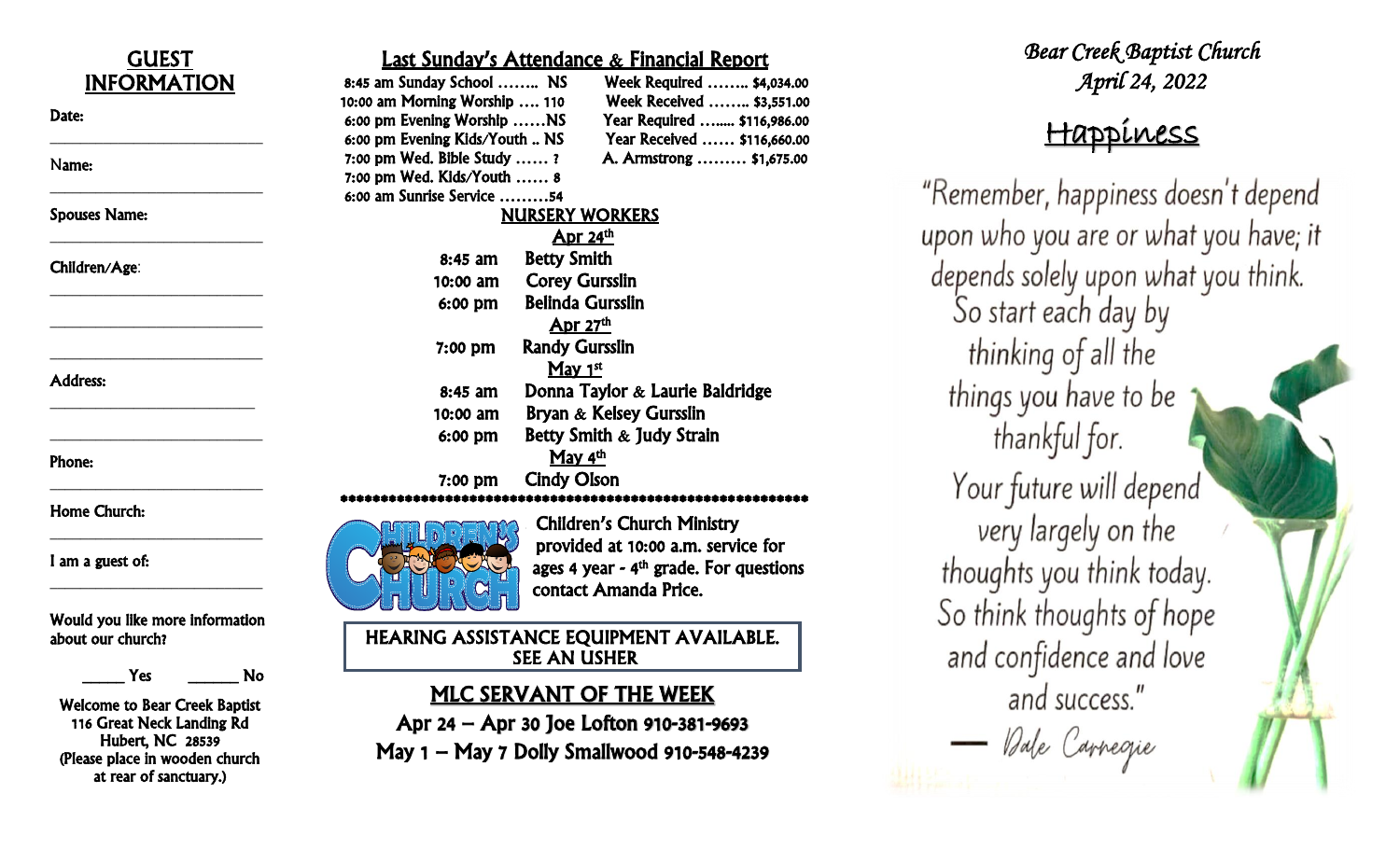### Bear Creek Baptist Church 10:00 am

Prelude…..………………………………………………... Call to Worship.. "How Can I Keep from Singing"...... Choir Song……………… "Because He Lives" ……… Overhead Announcements/Prayer………………………... Chris Price Song/Offerings …"Beneath the Cross of Jesus"………. 231 Special Music… "My Redeemer Lives" …Amanda Gursslin -Introduction of Speaker ........................... Mary Collins Message ...... "When God Seems to Fail"...... Sandy Bain Scripture ………….. 1 Kings 17:17-24 …………………… \_\_\_\_\_\_\_\_\_\_\_\_\_\_\_\_\_\_\_\_\_\_\_\_\_\_\_\_\_\_\_\_\_\_\_\_\_\_\_\_\_\_\_\_\_\_\_Invitation Song…"Room At the Cross For You" ……. 620 Benediction……………………………………. Joe Lofton Postlude…………………………………………………...

 $CC(C, C \rightarrow Q)$ 

"Happiness is the only thing that multiplies when you share it."



### **CURRENT REQUESTS ONGOING NEEDS**<br>
Ronnie Carter **1.B.** Cannon Ronnie Carter<br>Sherry Foy Sherry Foy Don Collins Helen Hahn Phil Crawley<br>Noah Haskell Cleto & Kath Jax Harris<br>Brooke Kilpatrick Dave McCausley Brooke Kilpatrick Montana Malone **Kelly Maxwell**<br>**Rudolph Outlaw Family\*** Keith & Connic

Cristina Sweigart\*

Cleto  $\&$  Kathy Martinez Gonzalez Keith  $&$  Connie Richardson Robert & Sally Parker Andy Sargent<br> **Cristina Sweigart\*** Mike Toms Scott Cody Whaley Camron Yopp Phyllis Young

#### MILITARY DEPLOYED

Ayden Haskell

HOSPITAL NURSING HOME/REHAB Shirley Gillette

#### SENIOR ADULT/SHUT- IN

Daisy Burns Darwin Chivers<br>
Judy Goad Milton/Cathy K

Sarah Bancroft Jack & Lu Bauer Linzey Bell<br>
Daisy Burns Darwin Chivers Jessie Eason Judy Goad Milton/Cathy Kale Abe Lincoln **Janice Morton** 

Names will remain on the Prayer List for one month unless resubmitted. \*Indicates newly added to the list.

## **PRAYER REQUESTS**

| DATE: _________________                                               |  |
|-----------------------------------------------------------------------|--|
|                                                                       |  |
|                                                                       |  |
|                                                                       |  |
|                                                                       |  |
|                                                                       |  |
| NEED: _________________                                               |  |
| Prayer requested by:                                                  |  |
| (Please give contact information.)                                    |  |
| Would you like your request                                           |  |
| listed on the bulletin Prayer                                         |  |
| List?                                                                 |  |
| <b>Example Struck Struck</b> No                                       |  |
| Anyone wishing to place a name on<br>the Prayer Chain during the week |  |
| should contact the church at                                          |  |
| 910-326-5338 or                                                       |  |
| email bcbc@bizec.rr.com                                               |  |